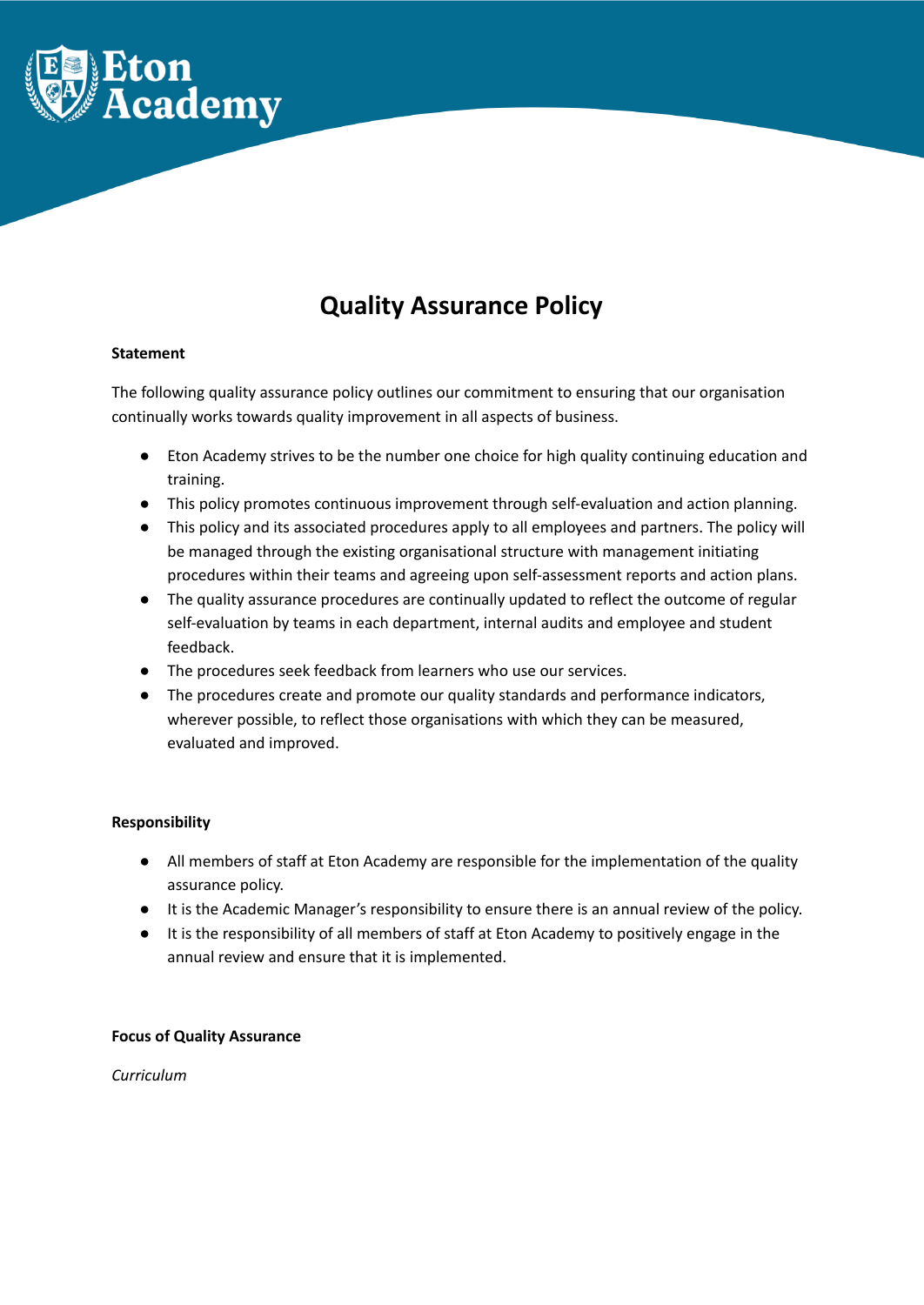

- To promote continuous improvement in the quality of our programmes thereby increasing student retention and the success of individual students.
- To continually develop and maintain a wide variety of programmes across our schools which provide opportunities for students to progress and also provide appropriate experiences and qualifications suited to their learning aims.
- To ensure diligent, standardised and consistent assessment procedures are in place and that they meet the standards of external validating agencies.
- To provide information which supports business development through strategic planning.
- To continually monitor and evaluate the procedure for advising, interviewing and counselling students throughout their studies with Eton Academy.
- To establish and monitor standards and procedures for providing supportive and accessible services to all learners.

## *Staff*

- To regularly review the performance, training and developmental needs of all Eton Academy employees through regular meetings between each member of staff and their individual manager.
- To offer appropriate training and development to members of staff throughout their employment to enable them to fulfil their job role.
- To monitor and evaluate the effectiveness of training and development against Eton Academy's strategic goals.

## *Students*

- All students are to be made aware of Eton Academy's quality standards at induction.
- All feedback from students will be considered and actioned appropriately.
- The performance of all students will be monitored and evaluated.
- The student's files will be continuously and diligently assessed for quality.

## *Procedure*